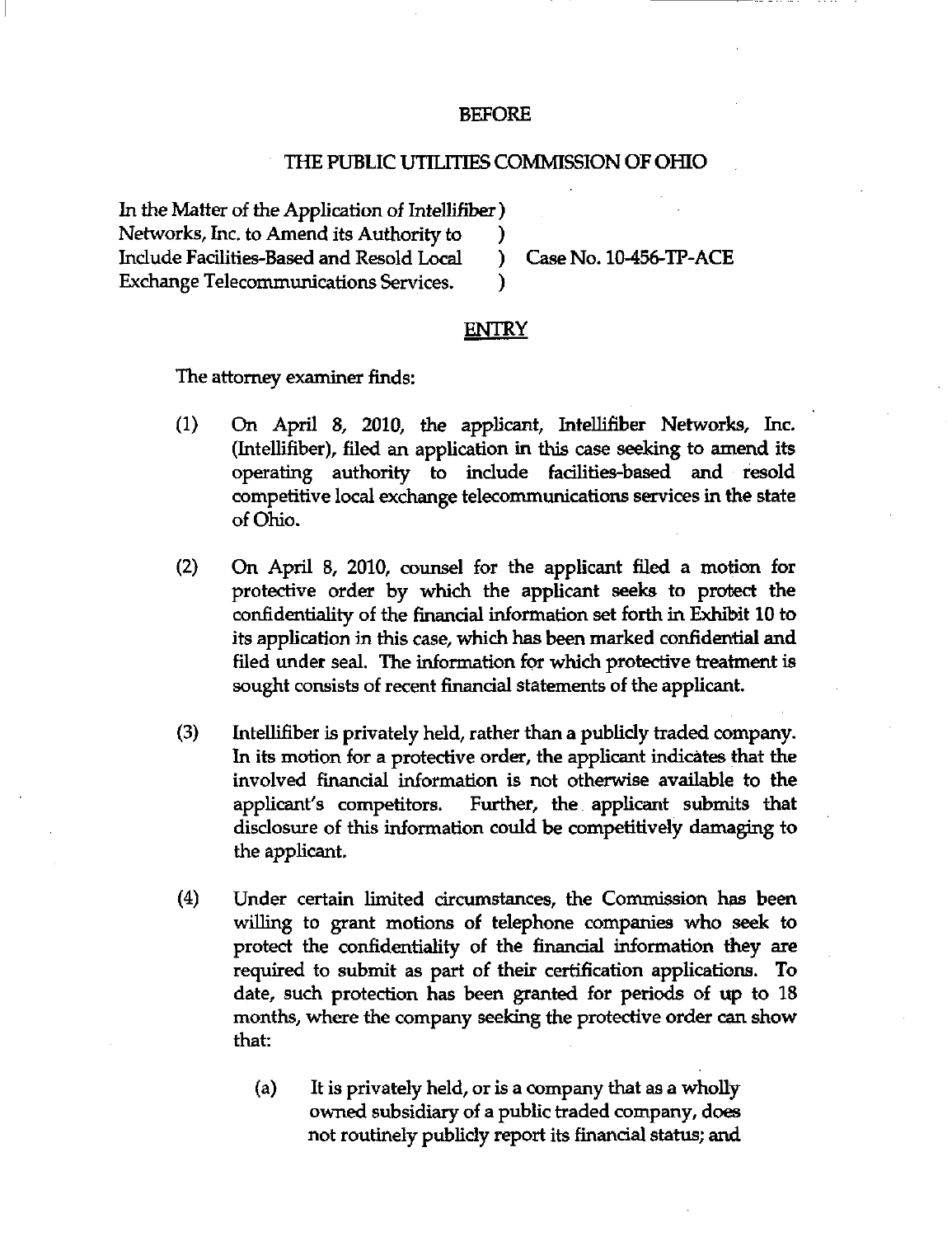- (b) The information for which protective status is sought represents recent historical, contemporaneous, or projected details about the operations and/or finances of the company seeking the protective order that are competitively sensitive and have never previously been made available to the general public or filed with any other public agency.
- (5) Each of the above criteria has been met in this case with respect to Exhibit 10 of the application filed by Intellifiber in this case. Accordingly, the motion for protective order filed by Intellifiber in this docket should be granted, such that, unless and until specifically ordered otherwise, public disclosure of Exhibit 10 to the application that was filed by Intellifiber under seal in this case shall occur for the first time on the date 18 months from the date of the issuance of this protective order. In the event that Intellifiber should desire to seek continued protective treatment for this information beyond this 18-month period, it must make application for such continued protection in compliance with Rule 4901-1-24(F), Ohio Administrative Code (O.A.C).

It is, therefore,

ORDERED, That the motion for protective order filed by Intellifiber in this case be granted in accordance with finding (5). It is, further.